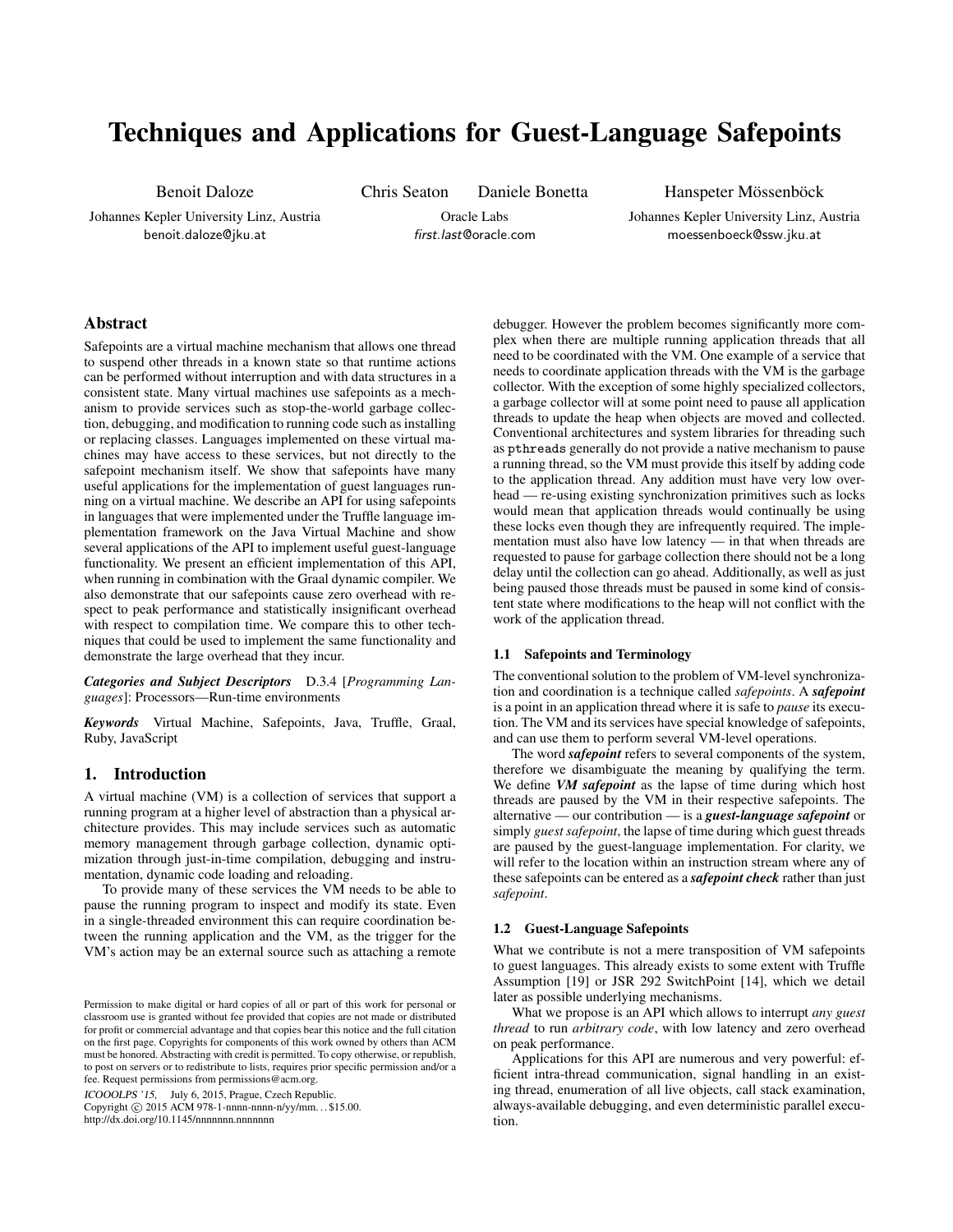### 1.3 Implementation Context

Our implementation has been developed as part of the open source JRuby+Truffle project [\[19\]](#page-9-0). JRuby [\[12\]](#page-9-2) is an existing effort to implement the Ruby language on top of the JVM using conventional techniques such as bytecode generation and the invokedynamic instruction. Truffle is a framework for writing self-optimizing AST interpreters on top of the JVM [\[23\]](#page-9-3), and can be seen as an alternative to the conventional approach used in JRuby. JRuby+Truffle brings the Truffle approach as an optional backend to JRuby. The Truffle framework is normally used in combination with the GraalVM [\[22\]](#page-9-4) — a modification of OpenJDK that includes the Graal dynamic compiler. As Graal is written in Java, Truffle can use it like a library, creating, manipulating and compiling the compiler's intermediate representation. Truffle's Assumption is used to implement guest-language safepoints, meaning all guest compiled code is invalidated when a guest safepoint is triggered and needs recompilation later. For our current use-cases, this is not critical as guest safepoints are triggered only on exceptional and rare events.

### 1.4 Contributions

The contributions of this paper are:

- A simple but powerful API for guest safepoints that can be conveniently used in languages implemented on top of a virtual machine.
- Example applications of this API to implement existing and new features in the Ruby language.
- An efficient implementation of this API that has provably zero overhead in peak performance and statistically insignificant overhead in compilation time.

### 2. An API for Guest-Language Safepoints

This section describes our novel API for using safepoints in a guest-language implementation. What we propose is a mechanism that pauses guest-language threads at guest safepoint checks and allows us to interrupt *any thread* to run any *safepoint action*, that is arbitrary code written in the host language. This is an extension to the functionality of VM safepoints as they are restricted to run predefined code in only a subset of the threads. An API for such a mechanism has many application opportunities. Our API is composed of two main parts, illustrated in Figure [1.](#page-1-0)

The first part of the API is used to respond to safepoint requests from other threads. To this end, application threads make a call to the poll() method at every location that is a *guest safepoint check*. These calls are inserted in the guest-language implementation code and not in the application code. For example, a guest-language method will call poll() once at the start of each method, and

```
// Guest-language threads call
poll();
pauseThreadsAndExecute(threads, -> {
    // Action to run in every thread.
    // All threads wait for others
    // to complete their actions.
});
pauseThreadsAndExecuteLater(threads, -> {
    // Deferred action to run in every
    // thread, after the thread has
    // exited the guest safepoint.
});
```
<span id="page-1-0"></span>Figure 1. API for guest-language safepoints.



<span id="page-1-2"></span>Figure 2. Phases of a guest-language safepoint

again within every  $loop<sup>1</sup>$  $loop<sup>1</sup>$  $loop<sup>1</sup>$ . As will be described in Section [4](#page-3-0) and later evaluated, the number of calls to poll() does not affect peak performance. Only threads controlled by the guest-language implementation should use poll(). The polling threads should not perform blocking operations that cannot be interrupted through normal JVM thread interruption. We will discuss these limitations in Section [7.](#page-8-0)

The second part of our API is for triggering a guest safepoint and for asking the threads to run the given *safepoint action*. We call the thread requesting the guest-language safepoint the *initiator* thread since it initiates the whole process (activating the safepoint guard, interrupting other threads, sending them the action, etc).

The list of threads affected by a safepoint action is a subset of the threads running guest-language code. However, for all use cases we present, we either want to interrupt all guest-language threads or just a single one. Therefore, usages of our API will use either a single thread or allThreads to mean all guest-language threads.

Different safepoint actions require different forms of synchronization between the affected threads. In any case the *initiator* thread has to wait for all affected threads to reach the guest safepoint checks. We distinguish whether the safepoint *action* is run inside the guest safepoint or immediately after the application thread leaves the guest safepoint and resumes normal execution — in which case we call it a *deferred action*. When we want to run the *action* within the safepoint we call pauseThreadsAndExecute(). This method accepts a list of threads to be paused and a lambda expression to execute in the guest safepoint by each thread. All affected threads wait that all actions are run to completion. Running the action in the guest safepoint ensures no guest-language thread runs anything else than the *safepoint action*, which can be used to prevent uncontrolled modifications of the heap, similarly to a VM safepoint.

When the initiator does not need these properties, it calls pauseThreadsAndExecuteLater() for a deferred action. The action runs after the guest safepoint has finished and the application has left the safepoint, resuming normal execution concurrently with other threads. This is useful for actions that run guest-language code such as callbacks which may themselves use safepoints or run for a longer time. We still have the guarantee that the action will be executed by the other threads before they return from poll() and before they continue executing their original code.

<span id="page-1-1"></span><sup>&</sup>lt;sup>1</sup> As a concrete example, the JRuby+Truffle interpreter performs a call to poll() only at seven locations across the whole JRuby+Truffle code base which implements the majority of a large, complex existing language. These locations were the common nodes for method preludes and loop constructs.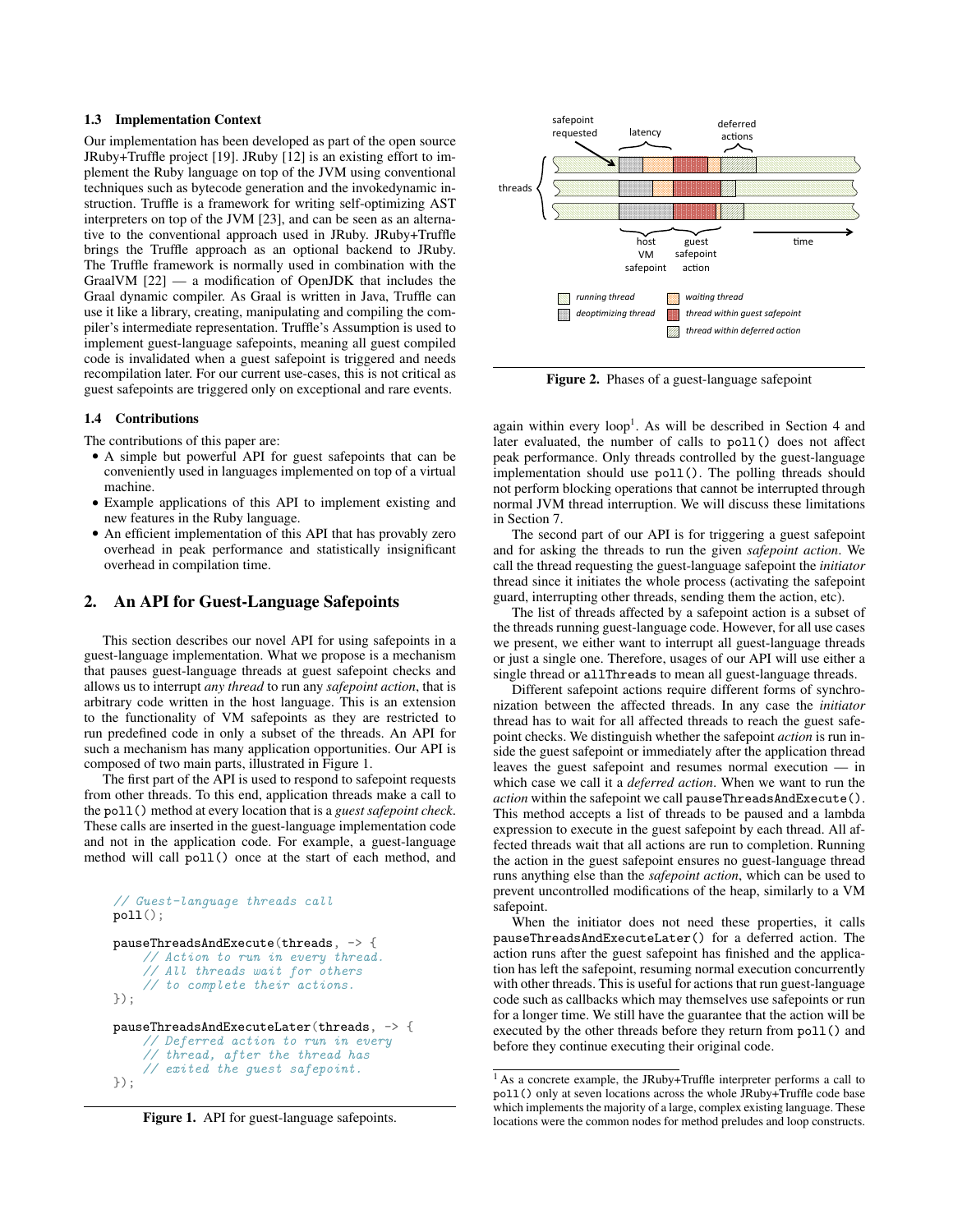It is worth noting that pauseThreadsAndExecute() can be expressed in terms of pauseThreadsAndExecuteLater() by adding a barrier synchronization at the end of the provided action. Having a separate method reveals better the intent and the desired properties.

These higher level concepts are illustrated in Figure [2.](#page-1-2) The actions run in each thread are shown with other threads waiting until all are ready to run their action, and until all are finished. Deferred actions are shown running after the main action, concurrently with other threads running normal code.

# <span id="page-2-0"></span>3. Applications

In this section we describe how we have applied our API in JRuby+Truffle. We also discuss another application currently under development in our Truffle-based JavaScript engine [\[15\]](#page-9-5).

### 3.1 Intra-Thread Communication

Some languages allow a thread to cause some action to run on another thread. This is quite a good fit for our API as we can run any action in any thread. For example, a recurrent requirement is to be able to stop a thread because, e.g., it is blocked or the task is no longer needed. In Ruby this functionality is provided by the Thread.kill method. To implement this in JRuby+Truffle, the first thread initiates the safepoint:

```
pauseThreadsAndExecuteLater(targetThread, -> {
    throw new KillException();
});
```
The action (the lambda in the call) will be run on the target thread in the next call to poll() where it will throw the exception.

We use an exception as the target thread should not just immediately die — the language semantics are that any cleanup actions such as ensure (Ruby's equivalent of Java's finally) blocks should be run first. This means that even if there was a primitive to just kill the underlying thread it would still not be appropriate.

Any ensure clauses will be run to free resources, until the exception terminates the thread execution. We use the deferred version of the API call because throwing an exception may cause arbitrary Ruby code to be executed, which is not designed to run inside a guest safepoint. In Ruby, it is also possible to raise an arbitrary exception in another thread. This is just a variant of the previous example, in which the exception is provided by the user.

### 3.2 Guest-Language Signal Handlers

Signal handling on a traditional JVM typically spawns a new thread per signal, for example when using the sun.misc.Signal package. This is rather inefficient as it needs to spawn a new thread for every signal and incurs some latency as the thread needs to start up, be scheduled and the threads to interrupt need to react to the notification. Furthermore, the newly spawned thread has no generic way to pause or interrupt other threads. With our API we implement a mechanism for signals that is closer to how C handles them, i.e., by running the signal handler on top of a thread call stack (in poll()) and returning to normal execution when finished. This allows an application to respond in a more timely manner to signals and to run the handler in a well-known thread. This is in turn very useful in Ruby to implement interruptions such as the SIGINT signal. The signal handler is defined by Ruby code and runs in the main thread, performing the appropriate action to interrupt it such as stopping the running server or raising an Interrupt exception.

### 3.3 Enumerating Live Objects

Heap walking, that is enumerating all live objects in a VM has always been a challenge to implement efficiently. While its utility

for general applications might be questioned, it is often useful for debugging, especially when searching for memory leaks. It is one of the most powerful features a language might have and can, for example, help in upgrading a live system by migrating its objects to the new version. In Ruby, access to heap walking is provided by the each object method. Implementing such a feature requires exclusive access to the heap so that objects are not created or destroyed while the list of live objects is created, and it also requires access to the stack of all running threads. Our API provides the functionality to pause all threads and by running an action on each thread we can access all of their stacks. The existing Truffle API, unrelated to safepoints, already provides a mechanism to access values on the guest-language stack.

```
Set<Object> liveObjects;
pauseThreadsAndExecute(allThreads, -> {
    synchronized (liveObjects) {
        visitCallStack(liveObjects);
    }
});
```
The safepoint action then consists of walking the stacks of all threads as well as the thread-local memory in order to look for root pointers, similar to what the marking phase of a GC would do. Each thread adds the objects it can reach to a common set, which is given to the caller once all threads have completed the action.

### 3.4 Examining Call Stacks

One simple way of finding out what a program is doing is to inspect its threads' call stacks. jstack does this for Java programs, but its implementation requires VM support and so it is normally not possible to implement the same functionality for a guest language.

Using our API we implemented a version of jstack for JRuby+Truffle. We added a VM service thread that listens on a network socket. Our equivalent of the jstack command sends a message to this socket, and the service thread uses our safepoint API to run an action on all threads that prints the current guestlanguage stack trace.

```
pauseThreadsAndExecute(allThreads, -> {
    printRubyBacktrace();
});
```
### 3.5 Debugging

Proper debugging support is probably amongst the most useful tools a programming language can provide. In almost all other platforms, including HotSpot, debugging comes with some overhead. This may be significant enough that a production system cannot be debugged.

In previous work [\[18\]](#page-9-6) it was demonstrated that by re-using VM safepoints a debugger can attach and remove breakpoints in a running program with zero overhead until the breakpoints are triggered. In that work the debugger was in-process and could only be used by writing application code to enter the debugger where commands could be entered. Using our guest-language safepoints we can extend that functionality to allow a debugger to be attached remotely. We reused the same VM service thread as before that listens on a network socket. When a message is received the service thread runs a safepoint action on the main thread telling it to enter the debugger, from where breakpoints can be added and removed and the program inspected.

```
pauseThreadsAndExecuteLater(mainThread, -> {
```

```
enterDebugger();
});
```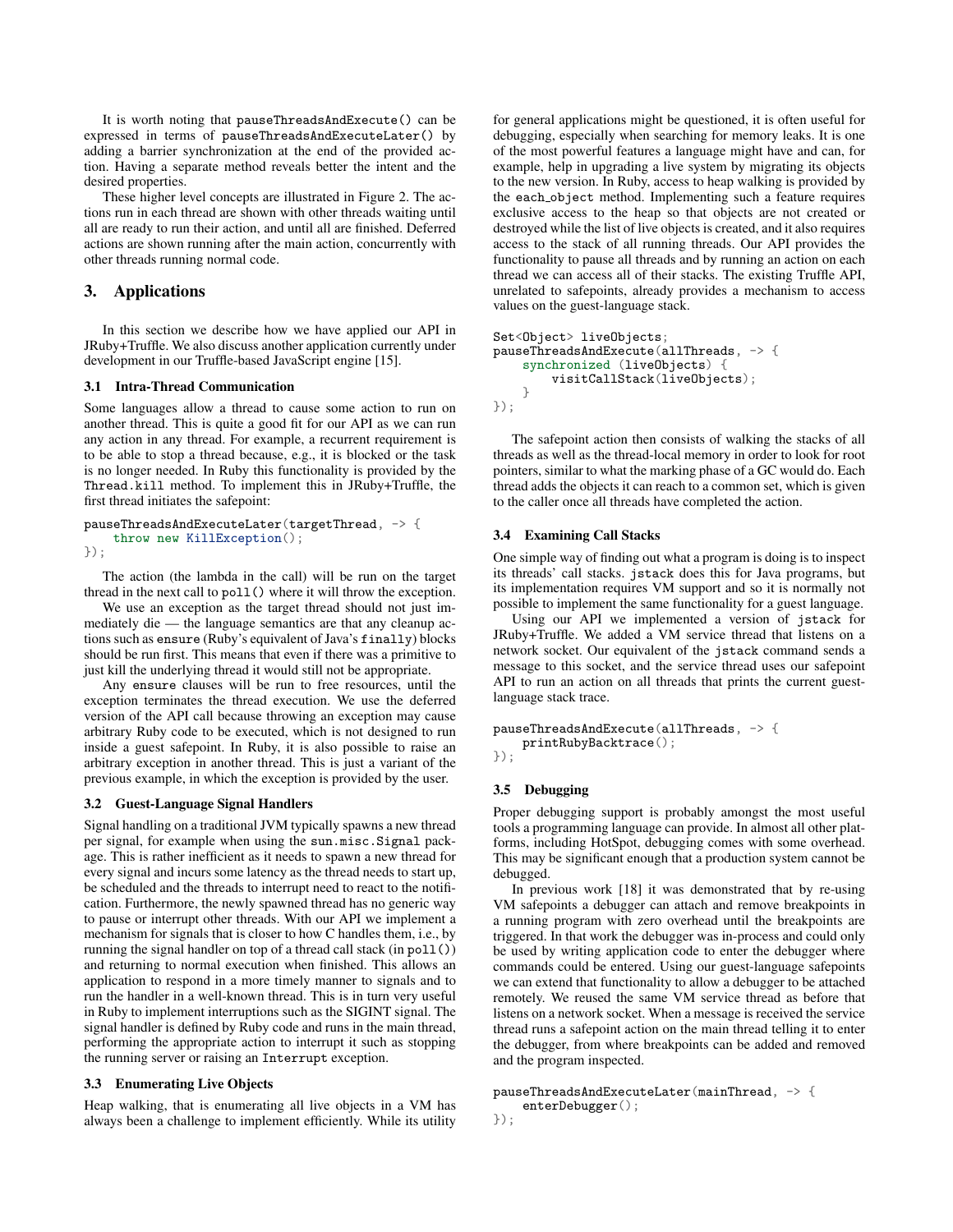### 3.6 Deterministic parallel execution

A less conventional usage of safepoints can be found in the context of deterministic parallel programming models, i.e., programming models that guarantee deterministic parallel execution. One example of such models is the RiverTrail [\[6\]](#page-9-7) parallel API for JavaScript, an array-based data-parallel programming model providing implicit parallelism for array-based operations (e.g., via the Array built-in object). To enforce deterministic parallel execution, the RiverTrail runtime has to make sure that functions are not performing any "unsafe" operation during parallel execution. This is enforced via the following model of execution:

- Functions can read data from every object that is in their scope at the moment the parallel computation is started. Functions can also freely write to local variables, but they are not allowed to write to objects that are potentially in the scope of other functions as well.
- Parallel functions that attempt to modify an object potentially shared with other functions will cause the parallel execution to *bailout* to sequential mode. In this way, deterministic execution is enforced via sequential execution. In this case, parallel execution is aborted and a single function (usually the first function trying to modify the shared object) is responsible for completing the rest of the computation.

This model of execution is called *temporal immutability* [\[11\]](#page-9-8), and is implemented in the Truffle JavaScript engine [\[15\]](#page-9-5) using our safepoint API. In particular, every time a function performs a read operation that could potentially lead to a bailout (e.g., reading from a field that has been modified by another function), the poll operation is invoked to ensure that no other thread is attempting to write to some shared object (that is, to ensure that parallel execution is safe). Once a thread attempts to perform an unsafe access that will lead to a bailout (e.g., writing to a shared object), it will request a safepoint. In the safepoint action, the thread will kill all the other threads, and complete the computation sequentially, taking over the work of the aborted threads, if any. A similar deterministic parallel programming model called Deterministic Parallel Ruby [\[10\]](#page-9-9) has also been proposed in the context of Ruby. Differently from RiverTrail, the Deterministic Parallel Ruby model does not enforce deterministic parallel execution using a bailout protocol, but via a "debug" mode that dynamically checks for non-deterministic execution paths. An alternative implementation of the model could use our safepoints API to check for deterministic execution at very low overhead.

# <span id="page-3-0"></span>4. Implementation

We now describe the implementation of guest-language safepoints, first from a conceptual point of view and then gradually into more details. Figure [2](#page-1-2) shows how the implementation details work together.

### <span id="page-3-2"></span>4.1 A flag check

Conceptually, to implement the proposed API, all threads need to regularly perform a check — for instance by reading a flag in poll() which tells if the thread should enter a guest-language safepoint. A thread must be able to change the result of that check when it calls pauseThreadsAndExecute() or its variant.

A simple but high-overhead implementation could use a global volatile boolean variable, as shown in Figure [3.](#page-3-1) The variable needs to be volatile as the JVM memory model allows non-volatile fields to be read once and the value re-used unless there is a synchronization point. In practice this may mean that a method containing an infinite loop may only actually read the field once, and the check within the loop could just use a cached value. A thread running the infinite loop would never detect the guest safepoint.

For simplicity when describing the implementation, we remove the threads parameter and instead assume there is a condition in the action to decide if it should be executed by the current thread.

```
volatile boolean guestSafepoint = false;
```

```
void poll() {
    if (guestSafepoint) {
        // enter guest safepoint
        // execute action
        // wait for other threads
    }
}
void pauseThreadsAndExecute(Action action) {
    // notify the safepoint action
    guestSafepoint = true;
    // wait for threads to enter the safepoint
    guestSafepoint = false;
    // execute action
    // wait for threads to complete the action
}
```
<span id="page-3-1"></span>Figure 3. Simple implementation of the API using a volatile flag.

We reset the flag as soon as all affected threads have reached the guest safepoint because the action could potentially call poll() and we would not want to keep entering the guest safepoint if there is no need.

One key limitation of a volatile flag is that the whole point of the volatile modifier is that it prevents the compiler from performing some optimizations such as caching the value instead of performing multiple reads. When our Ruby code is compiled and optimized by Graal we generally inline a very large number of methods, as in Ruby all operators are method calls. This means that we are likely to end up with a large number of volatile reads in each method — at least one for each operator application — and the compiler will not attempt to consolidate them, as this is exactly what the volatile modifier is for. Therefore, we would rather optimize the guest safepoint polls by reusing the existing VM safepoints.

### 4.2 Truffle and Graal

The Truffle language implementation framework provides an abstraction named Assumption to model these checks reusing VM safepoints. An Assumption provides the isValid() method to check its validity and an invalidate() method to invalidate the assumption.

The Graal dynamic compiler has special knowledge of calls to isValid(). First of all, it requires the receiver assumption to be a compile-time constant (annotated with @CompilationFinal). This allows the compiler to inspect the actual Assumption object and know whether it is valid. In our case, the assumption is always valid when compiled by Truffle and Graal as it is replaced with a new and valid assumption before recompilation. The calls to isValid() are then simply replaced by their compile-time value (true in our case). This means that a condition such as in Figure [4](#page-4-0) is omitted *from the compiled code* as the branch is known to never be taken. Finally, the compiler registers the assumption with the generated code.

When invalidate() is called on an assumption, the compiled code depending on the assumption will be deoptimized (or marked as invalid) and all threads executing that code will transfer to the interpreter. The dependent code is known thanks to the previous registration. The VM will then trigger a VM safepoint, pausing all threads to deoptimize the dependent code. This is how guest safe-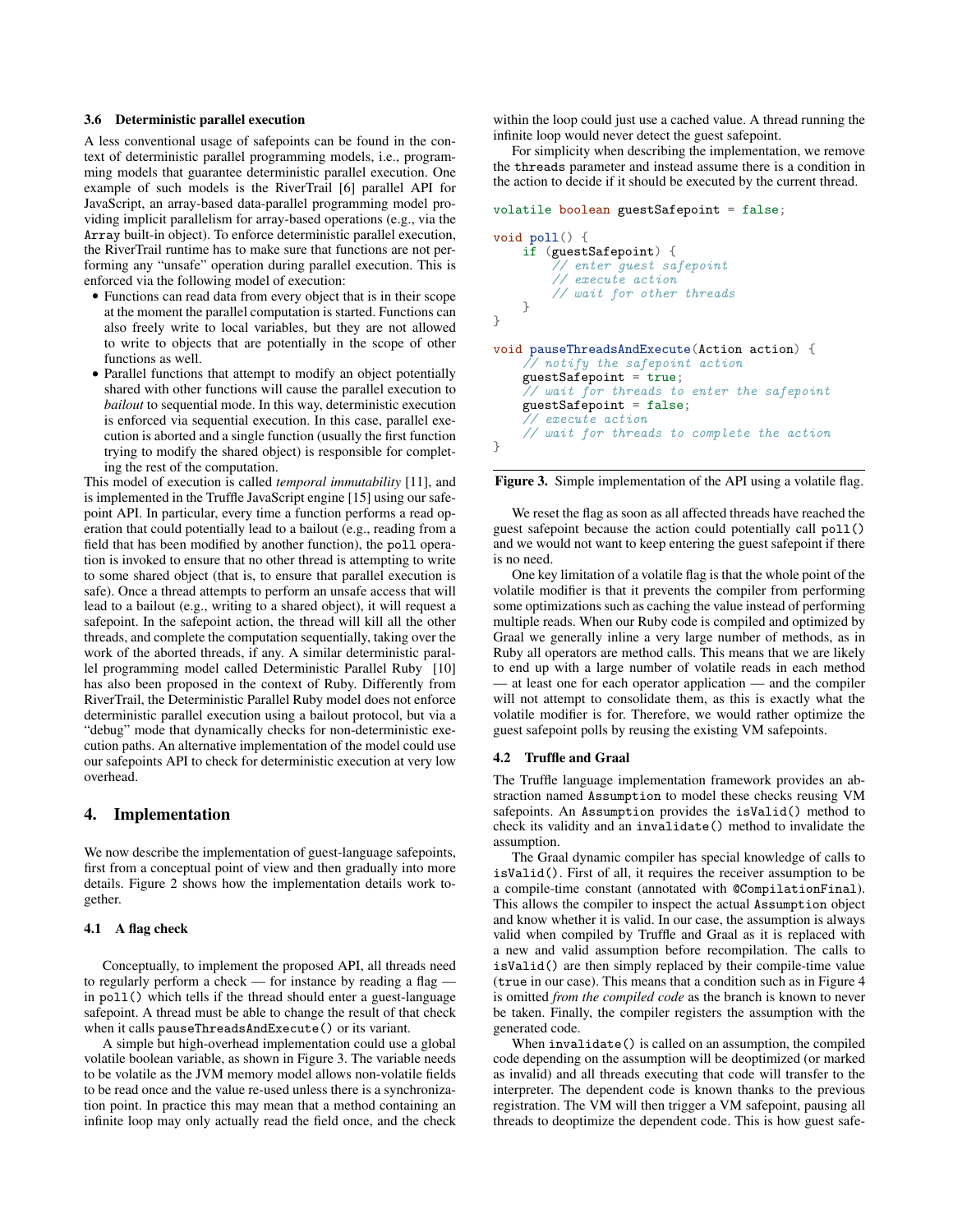```
// The assumption to implement the guest safepoint
@CompilationFinal Assumption assumption =
    Truffle.getRuntime().createAssumption();
void poll() {
    if (!assumption.isValid()) {
        enterGuestSafepoint();
    }
}
```
<span id="page-4-0"></span>Figure 4. Implementation of poll() with an Assumption.

points effectively reuse VM safepoints. Threads depending on the assumption (all guest-language threads in our case) will run in the interpreter when they execute code dependent on the assumption. When running in the interpreter, calls to isValid() are actually performed and not omitted, leading to the invalidated assumption behavior. In our case, threads will enter the guest safepoint.

We show in Figure [5](#page-4-1) the core of pauseThreadsAndExecute() with an assumption. barrier() is a barrier to synchronize all threads in the guest safepoint. interruptOtherThreads() calls Thread.interrupt() on each thread in the guest safepoint except the current thread.

The code is simplified in that the synchronized modifier is not enough to invoke the pauseThreadsAndExecute() method concurrently. Instead, exclusive access to trigger a guest safepoint needs to be obtained in an interruptible way, calling poll() when interrupted.

volatile Action safepointAction;

```
volatile Thread initiator;
synchronized
void pauseThreadsAndExecute(Action action) {
    safepointAction = action;
    initiator = Thread.currentThread();
    assumption.invalidate();
    interruptOtherThreads();
    enterGuestSafepoint();
}
void enterGuestSafepoint() {
    // wait for all to reach the safepoint
    barrier();
    // renew the assumption
    if (Thread.currentThread() == initiator) {
        assumption = Truffle.getRuntime()
                             .createAssumption();
    }
    // wait for all to see the new assumption
    barrier();
    try {
        safepointAction.run();
    } finally {
        // wait for all to finish the action,
        // unnecessary for deferred actions
        barrier();
    }
}
```
<span id="page-4-1"></span>Figure 5. Implementation of pauseThreadsAndExecute() with an Assumption.

Our implementation in JRuby+Truffle, in the class Safepoint-Manager, is slightly more complex as we need to handle a few additional arguments to pass the execution context correctly. Our implementation, as the examples shown above, also does not accept a list of threads for the pause methods but rather lets threads register and unregister with guest safepoints. When we only want to affect a subset of the threads, we use a condition in the action. This is an intended restriction as currently the HotSpot JVM only provides "global" VM safepoints affecting all threads and therefore we need to pause all threads anyway.

### <span id="page-4-2"></span>4.3 Existing implementation of VM Safepoints

In this section we describe how VM safepoints are implemented in our host VM, OpenJDK. A necessary property for VM safepoints is that they can be reached by all threads in a small amount of time (the latency). Once a VM safepoint is reached, the initiator thread is guaranteed to have exclusive access to all heap memory and VM data structures. In OpenJDK [\[13\]](#page-9-10), VM safepoints are implemented using different techniques based on the kind of code each thread is running — Java bytecode in the interpreter, just-in-time compiled code or native library code.

OpenJDK has two bytecode interpreters, the simple C interpreter and the standard template interpreter. The former one is only used on architectures where the template interpreter is not supported. The C interpreter checks for safepoint requests by reading a volatile variable at method entries, return instructions and loop *back edges*. These locations are chosen for safepoint checks as that is where the code might *go back* to execute the same instructions again and therefore where it spends most of the time. This is in fact similar to our flag check approach in Section [4.1](#page-3-2) but at the VM level.

When a safepoint is requested in the template interpreter, the templated code of the affected threads is patched to contain an additional indirection checking for safepoints before executing normal behavior. This is achieved by replacing the normal dispatch table — the mapping between bytecodes and instructions — with a dispatch table calling back to the VM for checking safepoints and then resuming execution in the normal dispatch table. Once the safepoint is reached, the code is patched again to use the normal dispatch table to remove the overhead of this indirection. In the end, the volatile variable is read before entering the safepoint to verify if there was a request as it is not atomic to restore the normal dispatch table (a memory copy of a large region).

In the machine code generated by one of the just-in-time compilers (client, server and also Graal for the GraalVM), checking for safepoint requests is achieved by performing a read on a special safepoint polling memory page. It is not the value of that read which is important but its side effects that are significant. To cause the thread to enter a safepoint, the permissions on the page are changed so to disallow access to that page. This provokes an access violation on the next read, which gets reported as a SEGV signal (Linux/BSD) or an Exception (Windows). The corresponding handler then enters the safepoint if the faulty read location was the polling memory page.

To describe the specific instruction used for a safepoint, we take the concrete example of the common AMD64 architecture. Instructions for other architectures are similar. The chosen instruction is test, which reads an address in memory, performs a bitwise conjunction and then sets flags. As this is not a branch instruction, no prediction is needed and the instruction does not modify any general purpose registers, meaning it can be pipelined efficiently by the processor. The locations to add VM safepoints is decided by the compiler and is entirely independent from the number and location of calls to poll() using our API. VM safepoints are normally inserted once in each generated machine code function (which could include multiple guest-language methods, or less than a guestlanguage method such as just a loop body), and once inside each loop. However, optimizations can remove some of these. For ex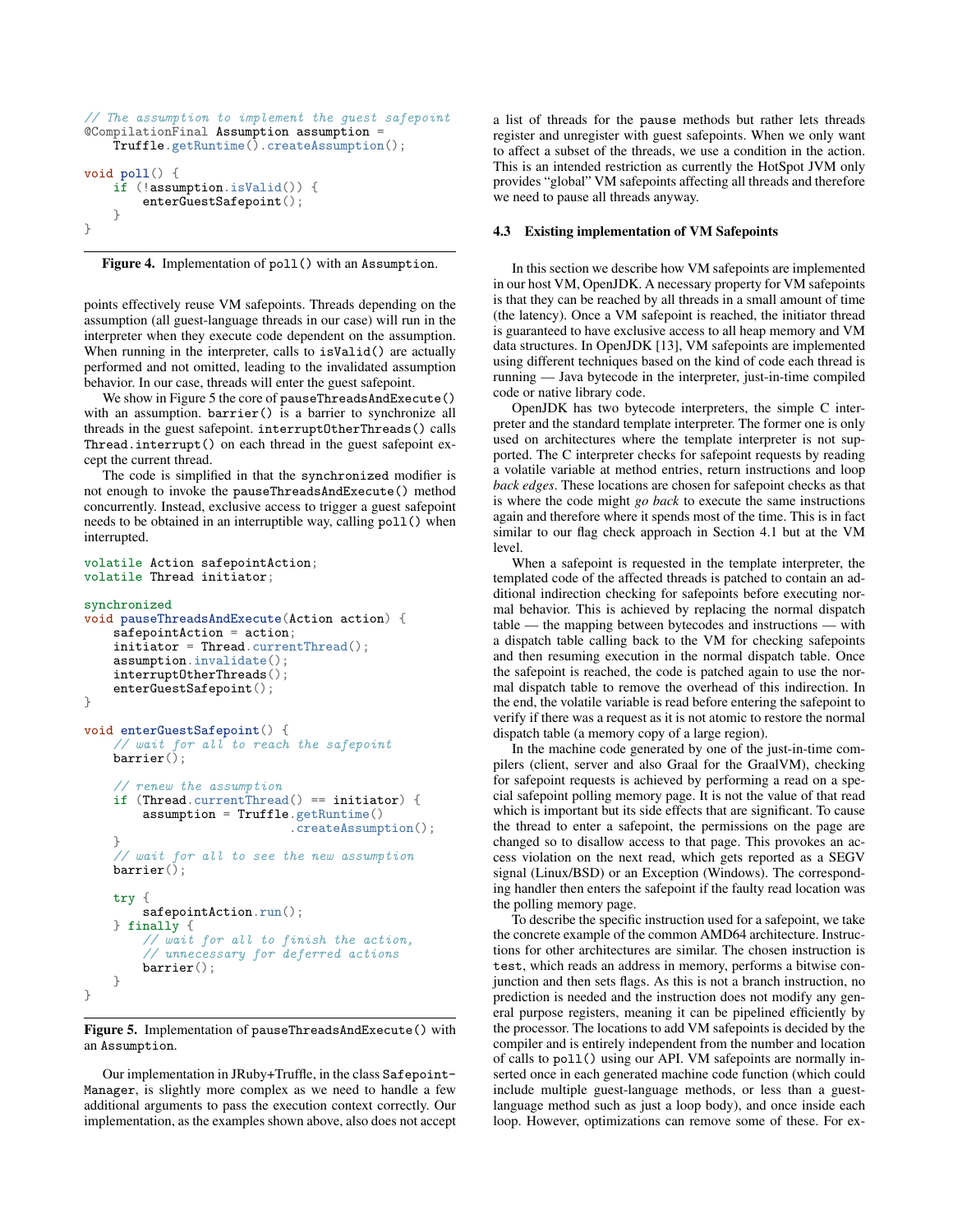ample, in a loop of a known number of iterations safepoints may be removed because a finite number of instructions can execute there before the loop is exited. Finally, when a thread is performing a blocking operation or similarly running native code (e.g., via JNI), it is considered as already in the safepoint as it may not modify the VM internals or the Java heap. On exit of such a blocking operation, the thread must wait until the safepoint action is complete. This is problematic for guest-language safepoints and we discuss it in the next section.

### 4.4 Running code in any thread

The existing VM safepoints alone are not expressive enough for our purpose because they do not allow paused threads to execute userdefined code before returning to normal execution. Having regular calls to poll() solves that issue.

While reusing VM safepoints provide an efficient implementation, they also do not pause *all* threads. Instead they consider some blocked threads to have reached the VM safepoint because they can not manipulate the VM internals or the Java heap. This is insufficient for guest-language safepoints as we want to run arbitrary code in *any* of the threads participating in the guest-language safepoint. We discuss in this section how to circumvent this problem.

We identify three major cases in which threads might be blocked. The first is blocking calls, such as sleeping for some time, trying to acquire a lock, waiting on a condition or waiting for another thread or process. Most of these blocking calls already provide a way to be interrupted, for instance via Thread.interrupt throwing an exception in the blocked thread. These calls are idempotent such that restarting them later behaves as if they were not interrupted. We can therefore interrupt blocked guest-language threads when initiating a guest safepoint. As we do not know which threads are blocked in such a case, we call Thread.interrupt on all guest-language threads. When the blocking call is interrupted, we poll and then restart the operation.

Another case is blocking IO. Many of these operations are not idempotent, so we need to be careful when restarting them. There are a few alternatives to avoid blocking the guest-language thread. Some IO calls can already be interrupted like blocked calls above. If they are idempotent, the solution described above just works. One solution is to simulate blocking IO with asynchronous IO. Asynchronous IO typically allows interruption and may be restarted. In Java this can be achieved via select-able channels. Finally, as blocking IO operations typically do not depend on the thread running them, we can spawn some host-language threads, invisible to the guest language, to actually perform the blocking IO. Guest-language threads send their requests and wait for the completion synchronously. This waiting operation is much easier to interrupt.

The third case is executing native code in which it might take an arbitrary amount of time for it to finish, if ever. This becomes a serious problem if native code is used for long operations. In practice, many usages of native code might prove non problematic to interrupt if they do not perform long operations before calling back to the VM, which is typical for JNI and guest-language native extensions as they will likely interact often with the guest-language entities. However, this would impact latency.

In the context of Truffle, some of this "native code" (e.g., Ruby C extensions running on top of TruffleC [\[5\]](#page-9-11)) is actually also executed by the same VM. In this case, that execution is not considered to be native code by the VM and it is possible to add calls to poll() in that program like in the main guest-language implementation. If none of that works, running native calls in separate threads remains a possibility.

# 5. Evaluation

To evaluate our implementation we used a total of 55 benchmarks, both common synthetic benchmarks such as *fannkuch* and *mandelbrot*, as well as a suite of benchmarks produced by taking key methods from a pair of Ruby libraries for manipulating images, chunky png and PSD.rb [\[21\]](#page-9-12). These benchmarks do represent an extreme of computational intensity — not all Ruby programs are CPU bound — but they are also real code being run in production today. All experiments were run on a system with 2 Intel Xeon E5345 processors with 4 cores each at 2.33 GHz and 64 GB of RAM, running 64-bit Ubuntu Linux 14.04. Benchmarks are run until they reach a steady state, determined by looking at the range of values over a moving window, and then 10 sample iterations are measured. Problem sizes were configured so that their fastest iteration takes at least 10ms and timing calls do not dominate. An arithmetic mean of the samples gives us the reported time. Reported errors are the standard deviation. When summarizing across multiple benchmarks we report a geometric mean of both the sample and the error. Our experiments use version 0.6 of Graal and are made available in a fork of the JRuby+Truffle repository [\[20\]](#page-9-13).

### 5.1 Overhead on Peak Performance

We were interested in the overhead that JRuby+Truffle causes when our safepoint API is available but not used. This scenario is relevant because it is how we anticipate our safepoint mechanism to be used in most cases — ready to be used but not a common operation. Furthermore, we wanted to compare the overhead of our safepoint API implementation with that of alternative implementations.

We first measured the performance of JRuby+Truffle including references to the safepoint API (the *api* configuration). Then we removed these references and measured again (the *removed* configuration). As the API is simple and compact, we only had to modify 74 lines of code. We finally measured the performance of JRuby+Truffle when using alternative safepoint implementation techniques. For example, we tried an implementation that explicitly checks a volatile flag (the *volatile* configuration). We also tried an implementation of our API that uses a JSR 292 SwitchPoint object (the *switchpoint* configuration) [\[16\]](#page-9-14).

Figure [6](#page-6-0) shows our results. There is no statistically significant difference in performance between *removed*, *api* and *switchpoint*. This is because both *api* and *switchpoint* are reusing the existing lower level VM safepoints, whose overhead is already part of the VM. Thus, our API adds no penalty to peak performance, and so we refer to it as *zero-overhead*.

There is, however, a statistically significant difference between the performance of *api* and *volatile*. The geometric mean of the overhead for the *volatile* configuration is  $25\% \pm 1.5\%$ . Of course, this is the overhead on the whole benchmarks and if we could compare the overhead of just the safepoint poll() operations it would be much greater.

### 5.2 Parallel JavaScript

To confirm the validity of our approach we also performed an initial evaluation of the usage of safepoints in the context of the River-Trail parallel programming model for JavaScript, as discussed in Section [3.](#page-2-0) Our implementation is based on the GraalJS JavaScript engine [\[15\]](#page-9-5), and is currently under active development.

Safepoints are used in our RiverTrail prototype implementation to ensure that every read on potentially shared objects is consistent with other reads during parallel execution. This is needed to enforce the RiverTrail parallel model of execution, which permits reads to shared objects and writes to scope-local ones. The model also supports writes to shared objects, at the cost of parallel execution: when write operations are performed on objects that are po-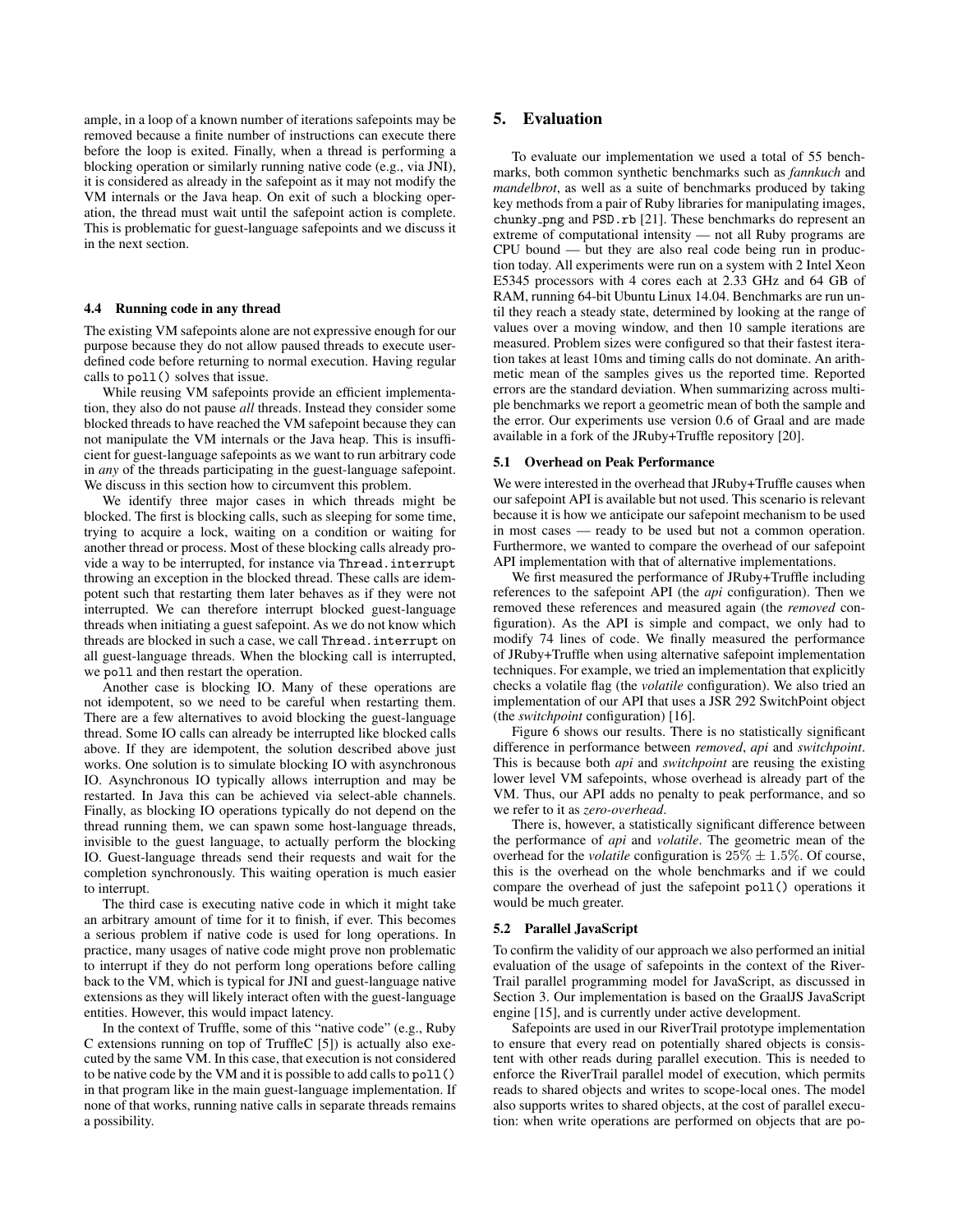

Figure 6. Geometric mean of peak performance over all benchmarks, normalized to the *removed* configuration. Higher is better.

tentially shared, parallel execution is aborted and the computation is completed in a single-threaded mode. Our API is used by every parallel thread to assert that parallel execution has not been aborted. As long as this is true, the threads will never enter the safepoint (i.e., they will never suspend). In the unlikely case of execution bailout, the aborting thread (i.e., the thread that is attempting to write to a potentially shared object) will initiate the safepoint operation, and will complete the parallel computation within the safepoint action, sequentially.

As done in the previous section, we have implemented safepoints by using a volatile check and a Truffle compiler assumption. The performance comparison of the two implementations is depicted in Figure [7,](#page-6-1) where we present the performance of five JavaScript benchmarks from the Ostrich benchmark suite [\[9\]](#page-9-15), adapted to use the RiverTrail model. As expected, the overhead for the volatile flag check is considerably high. Since the volatile check is performed on read operations on potentially shared objects (i.e., on objects in the scope of multiple functions running in parallel), benchmarks that perform only thread-local computations are not affected by the volatile check. This is the case for the *Primes* and the *Mandelbrot* benchmarks in the figure. Conversely, benchmarks that rely on read-only shared state (such as *CRC*, *FFT* and *NBody*) benefit from our API.



<span id="page-6-2"></span>Figure 7. Geometric mean of peak performance for RiverTrail in JavaScript. The *removed* configuration ( $\Box$ [\)](#page-6-2) is compared against our *safepoint API* ( $\Box$ [\)](#page-6-2) and *volatile* ( $\Box$ ). Higher is better.

### 5.3 Detailed Analysis

To further explain our results, we examined the machine code produced by the different configurations. We wrote a simple method that was run in an infinite loop to conveniently trigger the dynamic compiler. Our example code, written in Ruby and executed by JRuby+Truffle, is shown in Figure [8.](#page-6-3) It is intentionally kept small to improve the readability of the machine code and just contains a few arithmetic instructions in the loop body to better show the effect of the different configurations. Every arithmetic operator in Ruby (in this case,  $+$ ,  $\times$  and  $\lt$ ) is a method call. Therefore, any of these operations is a call site and conceptually does the check for guest-language safepoints. The body of the loop simply adds 7 to the counter  $i$  at each iteration until  $i$  becomes greater or equal to  $n$ . The method is called with different arguments to prevent *argument value profiling*, which would eliminate the whole loop entirely in compiled code as it has no side-effects.

```
def test(i, n)
  while i < n<br>i + 1 + 2 * 3+= 1 +end
end
while true
  test(100, 200)
  test(200, 300)
end
```
<span id="page-6-3"></span>Figure 8. Example code for detailed analysis of the generated machine code.

We present the machine code with *symbolic names* for absolute addresses and rename the specific registers to the uppercase *name* of the variable they contain. We use the Intel syntax, in which the destination is the first operand.

The machine code produced by the *removed*, *api* and *switchpoint* configurations is identical if we abstract from absolute addresses and specific registers, and is shown in Figure [9.](#page-7-0) This supports our measurements in that our API really has zero overhead, rather than just a low or difficult-to-measure overhead.

We can observe that the produced code is very close to the optimal code for such a loop. The operations in the body of the loop are reduced to a single addition thanks to constant propagation. There are only two redundant *move* instructions, which copy the variable  $i$  between registers  $I$  and  $I'$ . The value of  $i$  is copied in  $I'$  to perform the addition because, if the add overflows, the original value of i needs to be accessed by the code performing the promotion to a larger integer type. In theory, the promotion code could subtract the second operand from the overflowed  $i$ , but this is a fairly complex optimization to implement. The second *move* reunifies the registers.

The loop begins with a read on the safepoint polling page as described in Section [4.3,](#page-4-2) which checks for VM safepoints<sup>[2](#page-6-4)</sup>. In the *api* and *switchpoint* configurations, this check is also used for guest-language safepoints at no extra cost. After the mov, we add 7 to  $i$  and then check for overflow with jo, an instruction that jumps to the given address if there was an overflow in the last operation. We then have the second mov, followed by the loop condition  $i < n$ . The order of the operands in the machine code is reversed, so we must jump to the beginning of the loop if  $n$  is greater than i.

<span id="page-6-1"></span>We now look at the machine code produced by the *volatile* configuration (Figure [10\)](#page-7-1). The generated code is much larger. The loop starts by testing the condition  $i \leq n$ , again with reversed operands. The condition is negated,  $n \leq i$ , as the test is to break out of the loop. Otherwise we enter the loop body. The body begins with 4 reads of the volatile flag from memory, and if it is found to be 0, the code jumps to a deoptimization handler with je. Of these 4 checks, the first is for the loop itself and the other 3 are for the different calls to  $+, +$  and  $\times$  in the loop body. We then have the read on the safepoint polling page checking for VM safepoints.

<span id="page-6-4"></span><sup>2</sup> Actually, Graal moves this check out of the loop as it notices this is a bounded loop. We disabled that optimization for clarity.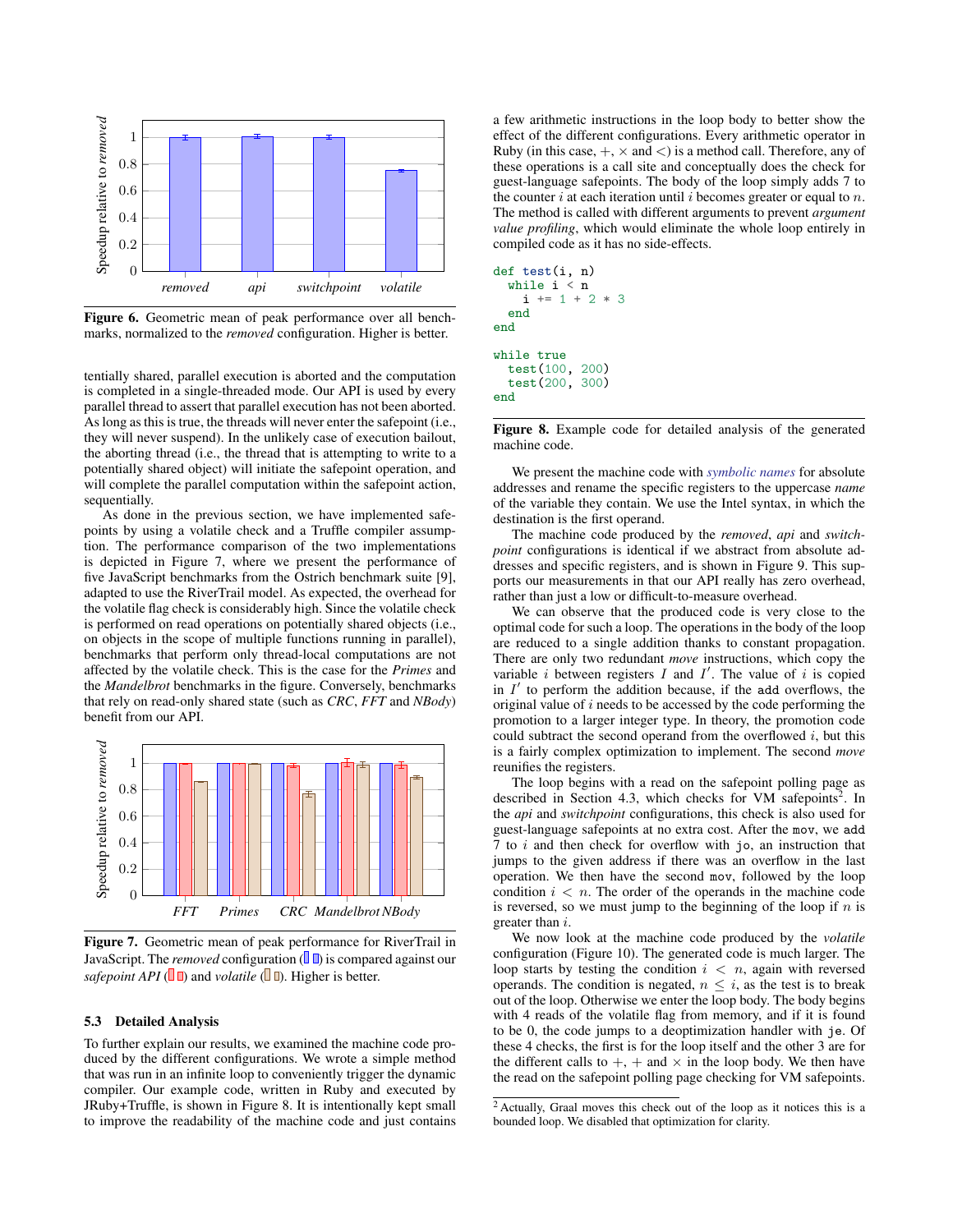| loop: |                                            |  |  |
|-------|--------------------------------------------|--|--|
| test  | safepoint polling page, eax # VM safepoint |  |  |
| mov   | $I'$ , $I$                                 |  |  |
| add   | $I'$ , 0x7                                 |  |  |
| io    | overflow                                   |  |  |
| mov   | I, I'                                      |  |  |
| cmp   | N, $I \# n > i$ ?                          |  |  |
| jg    | loop                                       |  |  |
|       |                                            |  |  |

<span id="page-7-0"></span>Figure 9. Generated machine code for the *api*, *removed* and *switchpoint* configurations.

The remaining code is identical to Figure [9,](#page-7-0) except for the last two instructions. They perform a read on the volatile flag to check for guest-language safepoints at the call site of  $\lt$ , in the loop condition. If the flag is found to be valid, the control goes back to the beginning of the loop.

The 5 extra reads produced by the volatile flag are clearly redundant in the presence of the existing lower-level VM safepoints. They increase the number of instructions for the loop from 7 to 17, incurring a significant overhead as shown in Figure [6.](#page-6-0)

*loop*:

```
cmp N, I \# n \leq i ?
jle break out of loop
cmp VOLATILE FLAG, 0x0 # while loop safepoint
je deopt
cmp VOLATILE FLAG, 0x0 # i
je deopt
cmp VOLATILE FLAG, 0x0 # 1 + 2je deopt
cmp VOLATILE FLAG, 0x0 # 2 * 3
je deopt
test safepoint polling page, eax # VM safepoint
mov I', Iadd I', 0x7
jo overflow
mov I, I'cmp VOLATILE FLAG, 0x0 # i < n
jne loop
```
<span id="page-7-1"></span>Figure 10. Generated machine code for the *volatile* configuration.

### 5.4 Overhead for Compilation Time

We also considered the time taken for dynamic compilation for benchmarks in different configurations by measuring the time taken to compile the main method from the *mandelbrot* benchmark. This is a relatively large method with a high number of method calls which need to be inlined and several nested loops, all of which add guest safepoints checks. We ran the benchmark 20 times for each configuration.

Figure [11](#page-7-2) shows our results, with the columns showing mean compilation and the error bars showing one standard deviation. We found no significant difference in compilation time between *removed*, *api* and *switchpoint*. Compilation time for *volatile flag* appeared to be only slightly higher. All of the techniques explored require extra work in the compiler due to extra poll() calls, but this appears to be insignificant compared to the rest of the work being done by the compiler. The *volatile flag* is different to the other implementations in that the code is not removed in early phases and adds extra work to later phases of the compiler.



<span id="page-7-2"></span>Figure 11. Mean compilation time for the *mandelbrot* method across different configurations. Lower is better.



<span id="page-7-3"></span>Figure 12. Safepoint latency for the *mandelbrot* for our implementation. Lower is better.

### 5.5 Latency

Finally, we considered the time it takes for all threads to reach a guest-language safepoint after one thread requested it — the *latency*. Comparing the different configurations is not relevant here, as the costs can be primarily attributed to the VM safepoint latency and the necessary deoptimizations to run the omitted Java code, replaced in the compiled code by a VM safepoint check.

We ran the *mandelbrot* benchmark with a variable number of threads. After steady state was reached, a separate thread requested all others to enter a guest safepoint.

Figure [12](#page-7-3) shows our results, with the columns showing mean latency and the error bars showing one standard deviation. Latency was reasonable for most applications, responding to requests for a guest safepoint within about 1/100th of a second when running 8 threads. Variance was surprisingly high, which would make it hard to provide performance guarantees. Latency increases with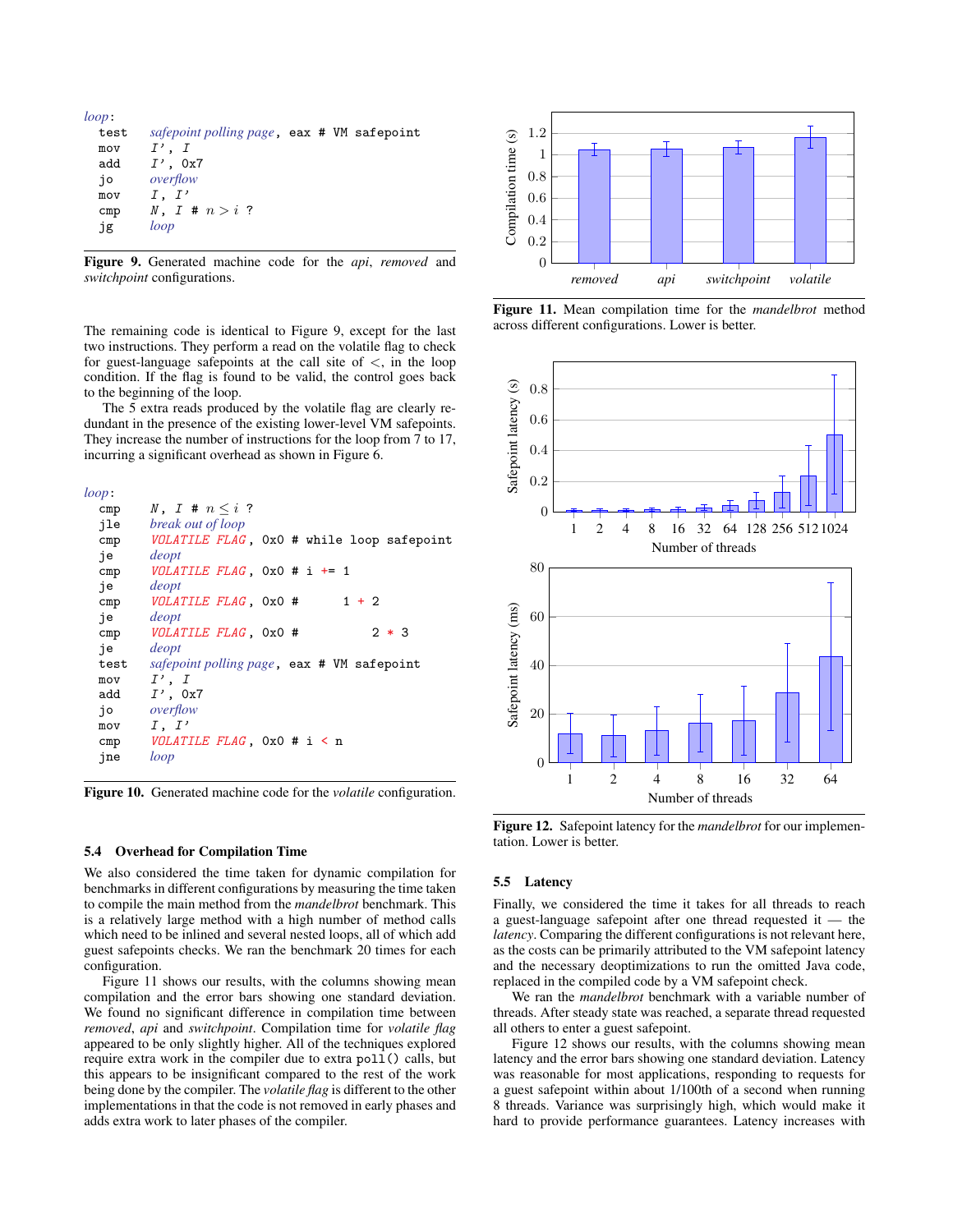the number of threads running concurrently, however the trend is sublinear. Deoptimization for multiple threads is a parallel task, so although multiple threads add extra work, they also add extra potential parallelism. For 1024 threads, a number well beyond typical for normal modern Ruby applications, latency was half a second. It should also be noted that due to deoptimization, the use of a guest safepoint brings peak performance down for some time before code can be reoptimized. Very frequent use of guest safepoints could cause an application to run entirely in the interpreter.

### 6. Related Work

### 6.1 Safepoints

Host VM safepoints are a common technique found in many VMs. The major JVMs implement safepoints using the optimized techniques we described in Section [4.](#page-3-0) Microsoft's CLR uses a volatile flag. Simpler VMs such as the reference implementation of Ruby and the Rubinius implementation also use the flag implementation technique. Rubinius has multiple flags for separate applications such as GC, passing exceptions to threads, and debugging, which means that each safepoint can consist of multiple loads, and as the value of the flag is being explicitly checked it also includes a branch instruction.

In the introduction we said that threading libraries do not generally provide a mechanism to interrupt a running thread which could be used instead of each thread polling. In fact, in some systems such FreeBSD and HP-UNIX the pthread suspend and pthread continue calls are available, which will pause and restart a running thread. The Boehm-Demers-Weiser conservative GC [\[1\]](#page-9-16) uses these calls when available and sends signals to threads when they are not. However this only addresses one application pausing threads so they do not modify the heap while collection phases run. They do not allow an action to be passed to another thread.

#### 6.2 Deoptimization

A key part of our technique is that we use deoptimization to jump from code that does not actively poll for safepoints to code that does. Deoptimization is closely associated with development of the Smalltalk language, where it was described as a technique for implementing a debugger [\[7\]](#page-9-17). For this application safepoints were also required, which were originally called "interrupt points" [\[3\]](#page-9-18), as those were the locations where the debugger could interrupt the running program. The emphasis was on making the program at that point able to be inspected by having debug information available.

Our system re-uses the VM's deoptimization mechanism, which is implemented at the level of directly manipulating native call stacks. Others have attempted to re-implement deoptimization at the level of the guest VM [\[8\]](#page-9-19) using high level language features such as exceptions and a threaded interpreter that allows a program to be resumed by running the correct method for a particular instruction. However, without a similar re-implementation of safepoints this would not be sufficient for our applications.

### 6.3 SwitchPoint

An instance of class SwitchPoint [\[14\]](#page-9-1) is "an object which can publish state transitions to other threads". SwitchPoint is part of the java.lang.invoke package, which contains various dynamic language support classes, that are part of JSR 292 [\[16\]](#page-9-14). The implementation of SwitchPoint uses VM safepoints and adds no overhead to peak performance. In that regard, it is very similar to Truffle's Assumption class and can be used as an alternative implementation to access the VM safepoint functionality. Contrary to our API, it provides no way to run arbitrary code in other threads. As far as we know, current use cases of SwitchPoint are limited to rare invalidation, which is a small subset of the applications that we presented in our paper and uses safepoints as a cheap check but not as an opportunity to run code in other threads. One existing use case of rare invalidation is an "almost constant value" [\[4\]](#page-9-20). JRuby [\[12\]](#page-9-2), the implementation of Ruby on top of the JVM and an heavy user JSR 292, uses them for constant invalidation and for modifications of methods in existing classes. Invalidation of a SwitchPoint always triggers deoptimization as it must run non-compiled Java code in the interpreter.

### 6.4 Biased locking

The biased locking technique described in [\[17\]](#page-9-21) uses VM safepoints to revoke the bias from an individual lock. This happens when a thread tries to access a lock biased towards another thread. The biased lock is then replaced with some other locking implementation which can handle multiple owners over time more efficiently, i.e., without needing safepoints. Safepoints are also used in bulk re-biasing and revocation to ensure a consistent view of the object headers and their lock states. These bulk operations operate on all objects of a given type to amortize the cost of individual revocation. Bulk re-biasing supports re-initializing the lock state to *unbiased*, allowing other threads to take the bias of one of these objects.

Biased locking is not always easy to apply to guest languages as these might provide unstructured locking (lock/unlock instead of only synchronized blocks) or they might require the lock() operation to be interruptible (we need it for guest-language safepoints). However the techniques presented in the paper might be applicable to concurrency primitives in the guest language and their expression would be rather elegant our API.

### 6.5 Biased Reader-Writer locks

LarkTM [\[24\]](#page-9-22), a Software Transactional Memory implementation uses VM safepoints for coordinating the resolution of lock conflicts with their biased reader-writer locks [\[2\]](#page-9-23). They partition the threads into two categories: threads executing a blocking operation (waiting, I/O, running native code, etc) and all others threads. An *explicit* protocol is used to handle the threads that are *not* executing a blocking operation, in which case the responding thread resolves the conflict. In the *implicit* protocol, used for the blocked threads, the requesting thread does the operation on behalf of the blocked thread, which must wait for that operation to complete before returning from its blocking operation. This approach only works if the code does not depend on the thread in which it is run (call stack, thread-local state, etc) and needs careful memory barriers to ensure visibility of the changes. Our API avoids these limitations by providing the ability to run code in any participating thread. We also discussed how to avoid blocked threads such that an *implicit* protocol is not needed.

# <span id="page-8-0"></span>7. Future Work

Our current implementation of the safepoint API provides the functionality that we need to implement existing Ruby functionality and other useful new Ruby features. Our API imposes zero overhead on peak performance and insignificant compilation overhead, which means that it causes no overhead for programs which do not actually use a safepoint. Latency is reasonable, but could probably be lowered. Our current implementation uses deoptimization of all application threads which is both time consuming and also damages peak performance after the safepoint is finished until the compiler recompiles the methods. Future work will focus on mitigating these costs so that safepoints can be used for high performance operations such as intra-thread message passing. This can be achieved by moving the API down into the Truffle framework and